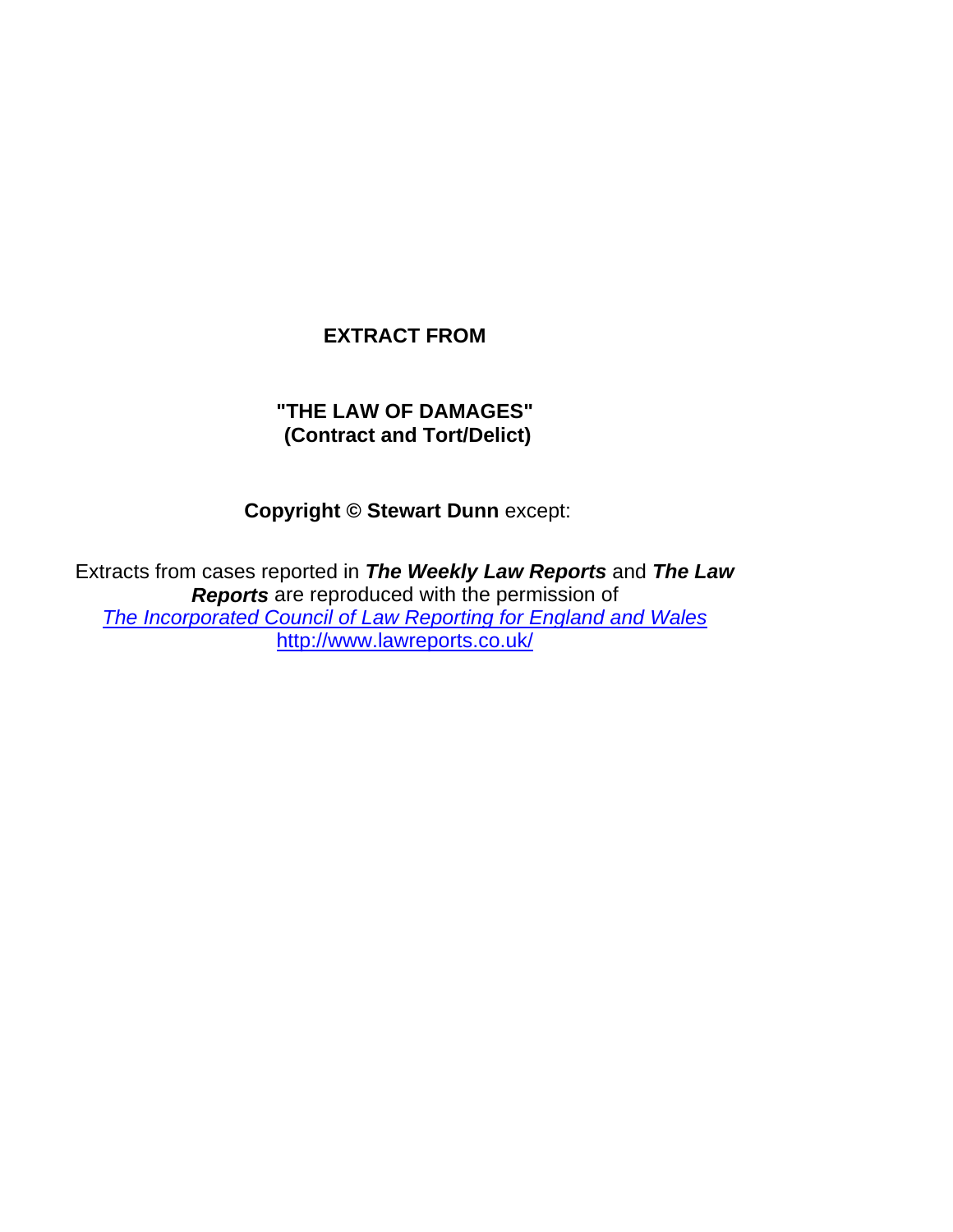#### **Chapter 4**

### **LIABILITY FOR CONSEQUENTIAL ACTS AND EVENTS**<sup>1</sup>

#### **a. Introduction**

- **4.1** The issue. An act or event is a consequence of a breach if it would not have been a factor at all 'but for' the breach.<sup>2</sup> Whether the original wrongdoer should be liable for such consequences is the issue which is being considered here.<sup>3</sup> The issues of law are very closely related, if not identical, to those raised on a question of 'foreseeability' of type/kind of damage (chapter 5).
- **4.2 Chain of events/causation/liability.** If a consequential act or event is found to be attributable to the breach the 'chain of causation' is not broken and the wrongdoer will be liable for the cumulative loss (figure 4.1). In the case of consequential 'acts'/failure to act (4.4) a finding of 'joint fault' may be appropriate if there was negligence on the part of the party performing the consequential act.<sup>4</sup>

<sup>&</sup>lt;sup>1</sup> Often referred to as 'intervening acts and events.'

<sup>&</sup>lt;sup>2</sup> Illustrated, for example, by Monarch Steamship Co Limited v Karlshamns Oljefabriker (A/B) (4.19).

 $3$  The issue is in other words whether the 'chain of causation' has been broken.

<sup>4</sup> Examples include Sayers v Harlow Urban District Council (4.8/figure 4.3); The Calliope (4.9/figure 4.4). In The Wagon Mound (No1) there was potential joint liability (contributory negligence) on the part of the owners of the wharf (4.22-23). Burrows v March Gas & Coke Co (4.18) is a case involving a third party in which a finding of joint fault could potentially

<sup>43</sup>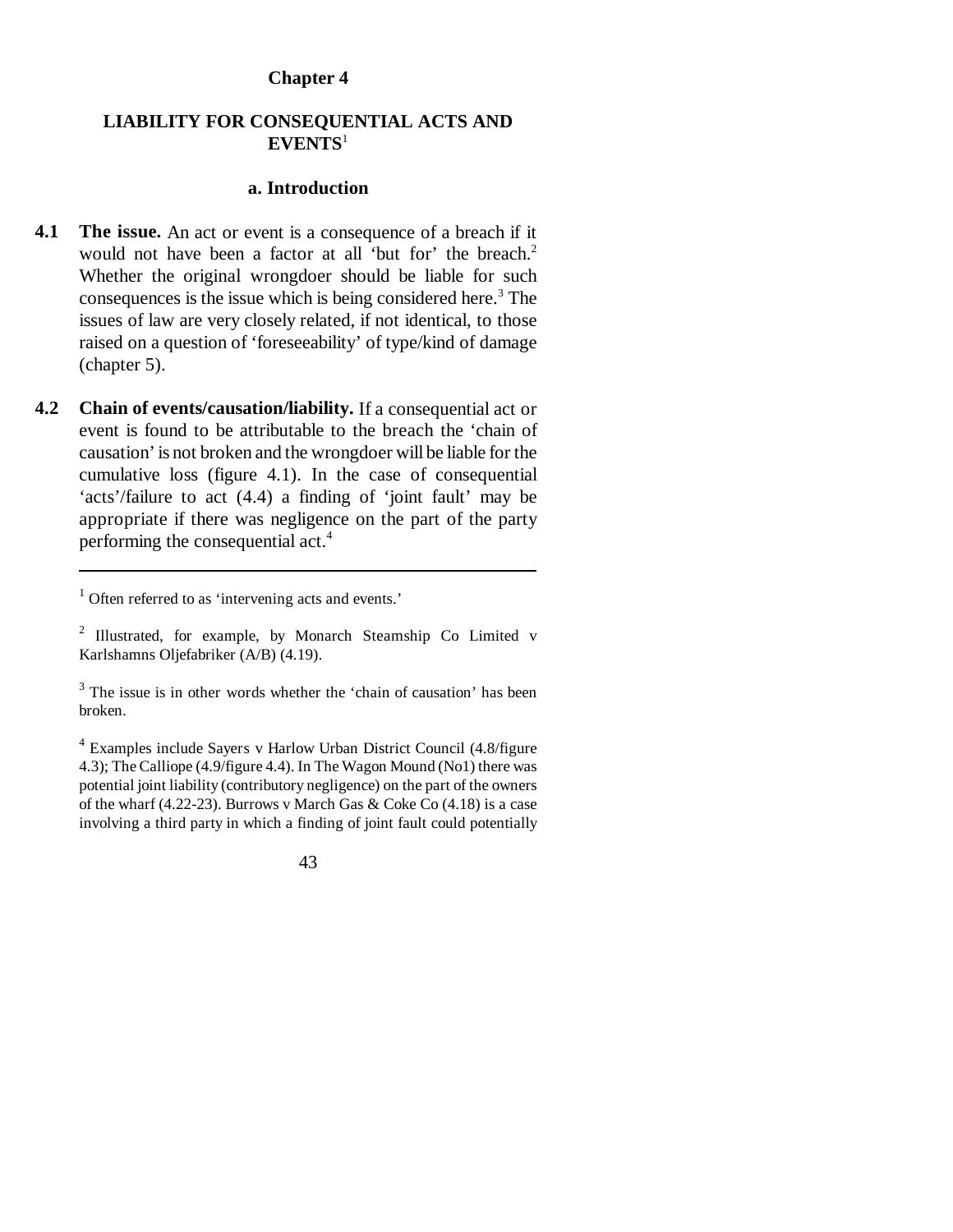## **Fig 4.1: Consequential act or event is attributable to the breach**



(Wrongdoer is liable for the cumulative damage if the 'chain of causation' has not been broken).

**4.3 Breaking the chain/new cause.** If, on the other hand, the subsequent factor is not attributable to the breach then the chain of causation is said to have been broken and the wrongdoer will only be liable for any initial damage caused by the breach and not in respect of any further damage attributable to the consequential act or event (figure 4.2). In such circumstances the consequential act or event may be referred to as a 'new and independent cause'<sup>5</sup> of damage. The effect could be as in figure 2.3, that is separate causes of distinct damage.

have been made.

Note that an element of 'negligence' may be excusable (4.4).

<sup>5</sup> Sometimes referred to as a 'novus actus interveniens.'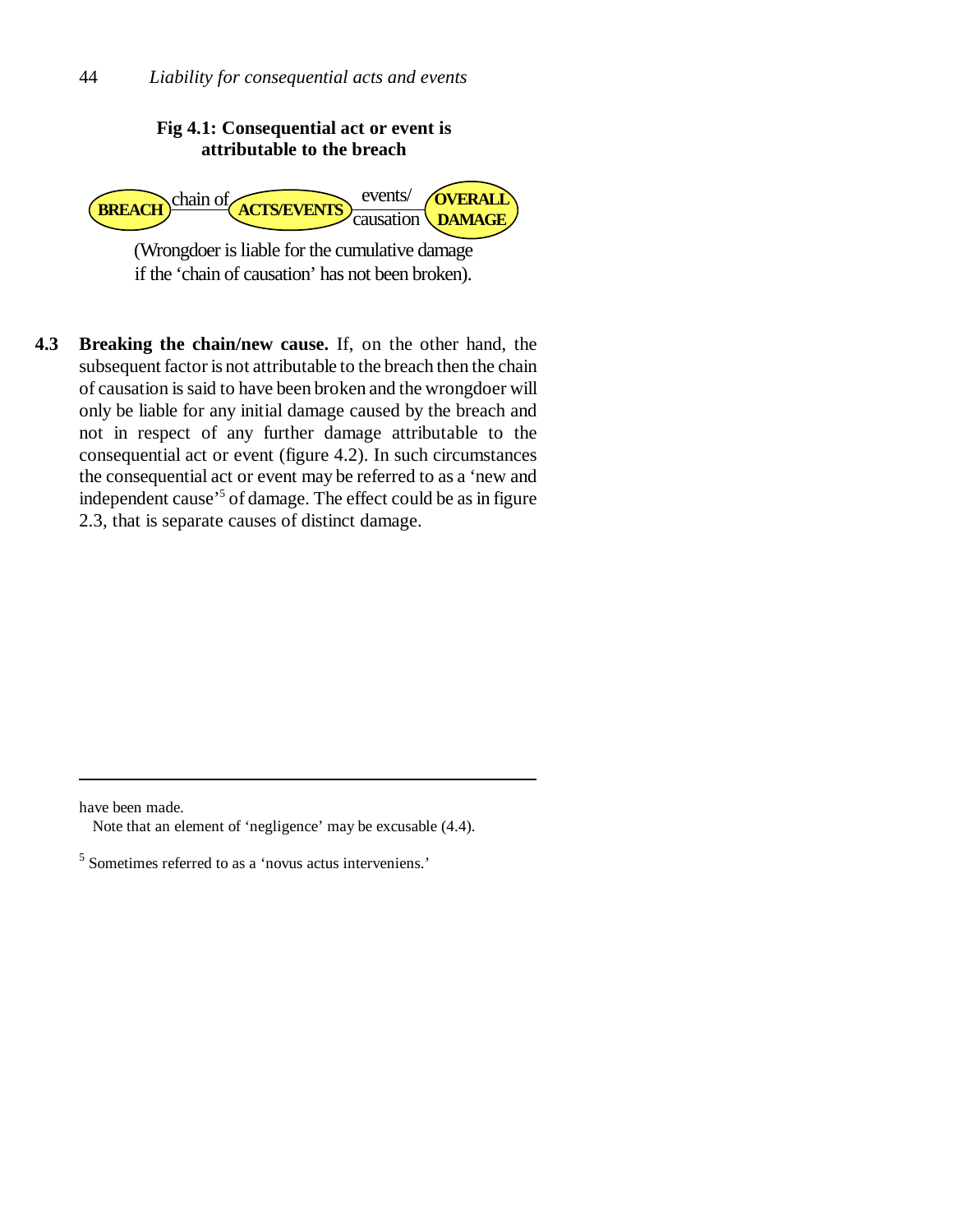#### **Fig 4.2: Consequential act or event is not attributable to the breach**



(The 'chain of causation' is said to have been broken and the wrongdoer is relieved of liability for any further damage)

#### **b. Liability for Consequential Acts**

**4.4** Test. In the case of a consequential act<sup>6</sup>/failure to  $\text{act}^7$  the wrongdoer will be liable if the injured party acted reasonably (by what he did or by what he failed to do) in the circumstances in which he was placed as a result of the breach.<sup>8</sup> The burden of

<sup>&</sup>lt;sup>6</sup> These include, for example, acceleration measures taken by a contractor in an attempt to mitigate delay caused by employer's default or actions by the master of a ship in an attempt to save her following a collision at sea. Acts of third parties generally fall into the category of consequential 'events' (chapter 4 part d).

 $7$  The test is the same where the allegation is one of 'failure to act.' A failure to act may consist of a breach of an implied common law/contractual duty such as in the case of Lambert and another v Lewis and others [1982] AC 225, [1981] 2 WLR 713; [1981] 1 All ER 1185, HL. Alternatively it may consist of a breach of the 'duty to mitigate' loss, a special type of duty situation, considered in part c of this chapter. The distinction between an ordinary implied duty and the duty to mitigate is considered at 4.13.

<sup>&</sup>lt;sup>8</sup> In order to reconcile this with the principles applicable on a question of 'foreseeability,' it could be said that only reasonable acts of the claimant will be held to be within the reasonable contemplation of/reasonably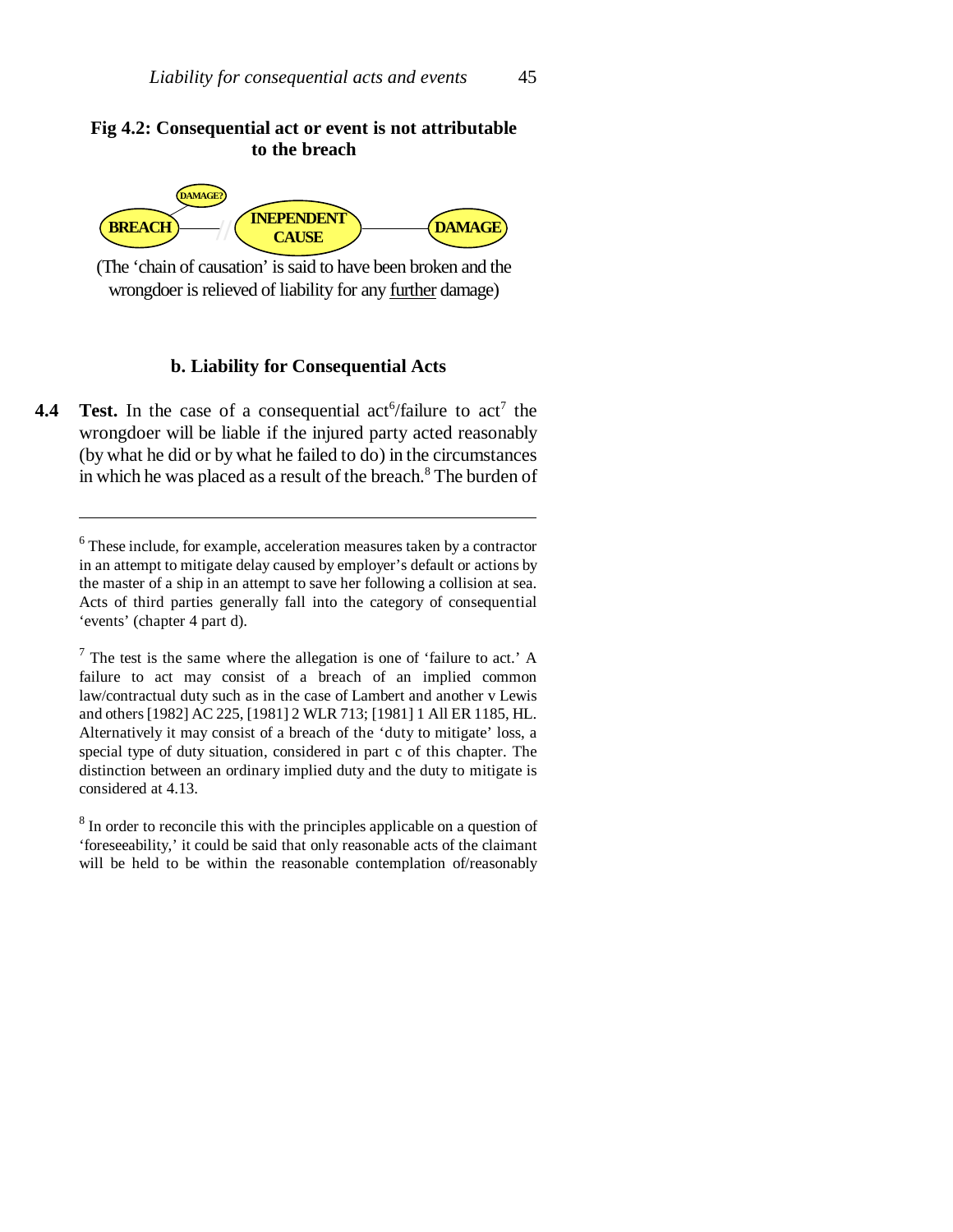proof is on the wrongdoer to show that the claimant's actions were unreasonable in the circumstances.<sup>9</sup>

**4.5** The Metagama<sup>10</sup> concerned an action arising out of a collision between 2 vessels on the river Clyde. It was alleged that the master of the claimant's vessel had been negligent in that he had failed to keep the engines running after 'beaching.' This failure had resulted in total loss when the ship slipped into the river Clyde.<sup>11</sup> On the facts, the master of the ship was not negligent and there was no break in the chain of causation (initiated by the collision)/no new and independent cause. The relevant principle of law was stated in the following terms by Viscount Haldane (at p254):

> "...what those in charge of the injured ship do to save it may be mistaken, but if they do whatever they do reasonably, although unsuccessfully, their mistaken judgment may be a natural consequence for which the offending ship is responsible, just as much as any

foreseeable by the wrongdoer.

Note, however that in Selvanayagam v University of the West Indies [1983] 1 All ER 824, PC at 827 it was held that the claimant must prove that in all the circumstances his failure to take the steps in question was reasonable. **Update:** In **Geest plc v Lansiquot [2002] UKPC 48** it was affirmed that the burden is on the wrongdoer (**Selvanayagam** incorrectly decided)

 $9^9$  Roper v Johnson (1873) LR 8 CP 167; The onus was described as being a 'heavy' one by Lord Shaw in The Metagama (4.5) at p259. See also Lord Blanesburgh at p265.

 $10$  (1927) 29 Ll LR 253 (HL), also referred to as Canadian Pacific Ry Co v Kelvin Shipping Co Ld. (1927) 138 L.T. 369.

 $11$  This is effectively an allegation of failure to mitigate: per Lord Blanesburgh (at p264), Viscount Haldane (at p254) and Viscount Dunedin at p256.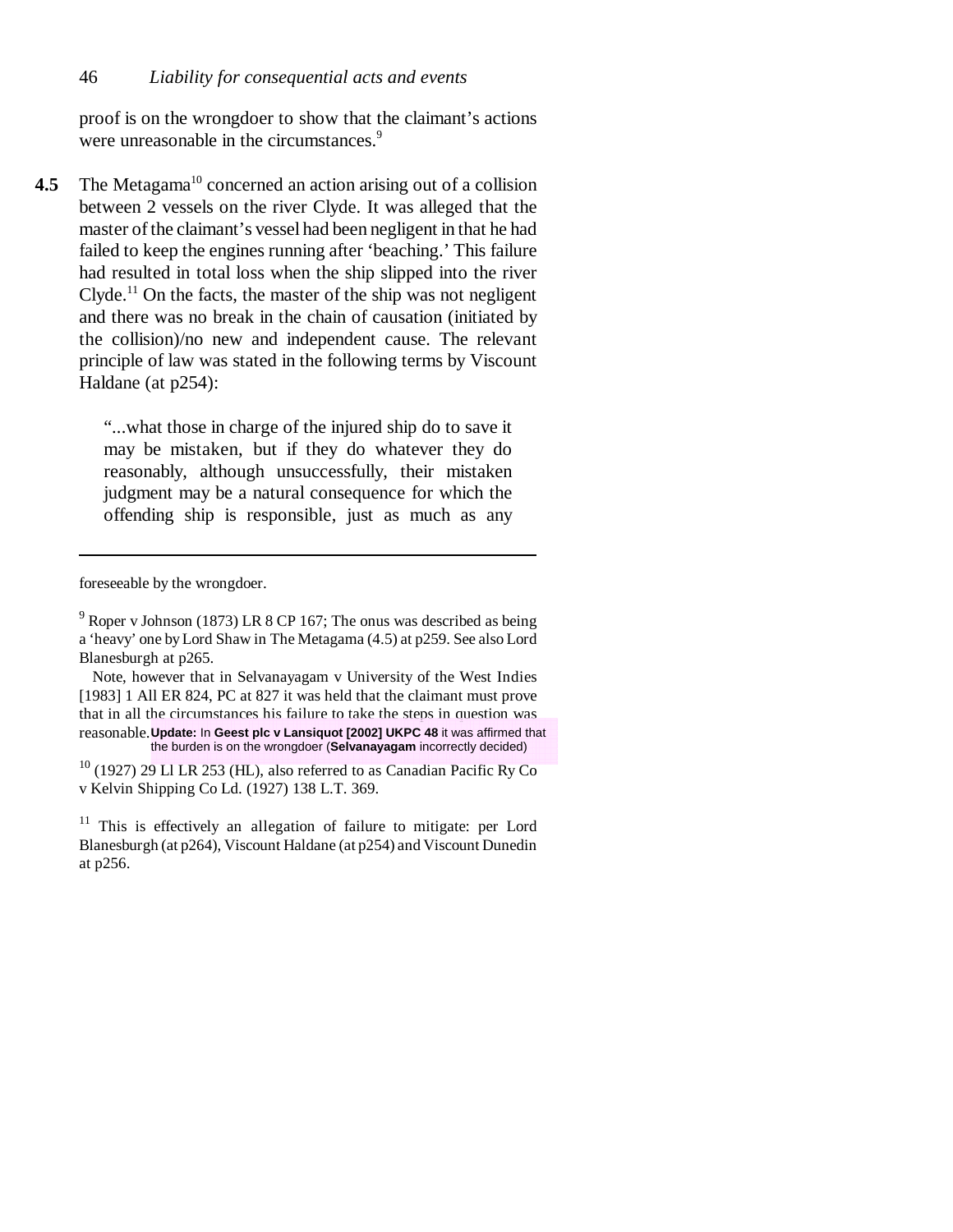physical occurrence."12

- **4.6** In McKew v Holland Hannen and Cubitts (Scotland) Ltd<sup>13</sup> the claimant suffered injury to his leg at work as a result of his employer's negligence. Some time thereafter his leg gave way when he was about to descend a staircase. In an attempt to save himself (which would not have been an unreasonable act on his part) he jumped onto the lower landing and sustained a further severe injury to his ankle. The chain of causation was said to have been broken before his leg had given way and before he was forced to jump, however, since it was unreasonable for the him, when his leg had given way on other occasions since the accident, to attempt to descend a steep staircase which had no handrail without seeking adult assistance. The employer was not therefore liable for the further injury.<sup>14</sup>
- **4.7 Chain not broken but finding of joint fault.** As an alternative to a finding that either one party or the other should be wholly responsible for the damage in question, a finding of joint fault could be considered. This may be appropriate if the claimant's actions in consequence of the breach were negligent (in the  $circumstances)$ <sup>15</sup> but not so negligent as to lead to a conclusion

<sup>&</sup>lt;sup>12</sup> This was referred to as an important statement of principle by Lord Wright in The Oropesa [1943] P. 32 at p40.

<sup>13 1969</sup> SC 14; [1969] 3 All ER 1621, HL

<sup>&</sup>lt;sup>14</sup> This is a case in which a finding of joint fault (involving 'contributory negligence') could potentially have been made (4.7).

<sup>&</sup>lt;sup>15</sup> It may be that a finding of contributory negligence would be less likely than it would be in the case of 'non-consequential' acts. 'Allowance' is made for the fact that the claimant is in a position of difficulty as a result of the breach.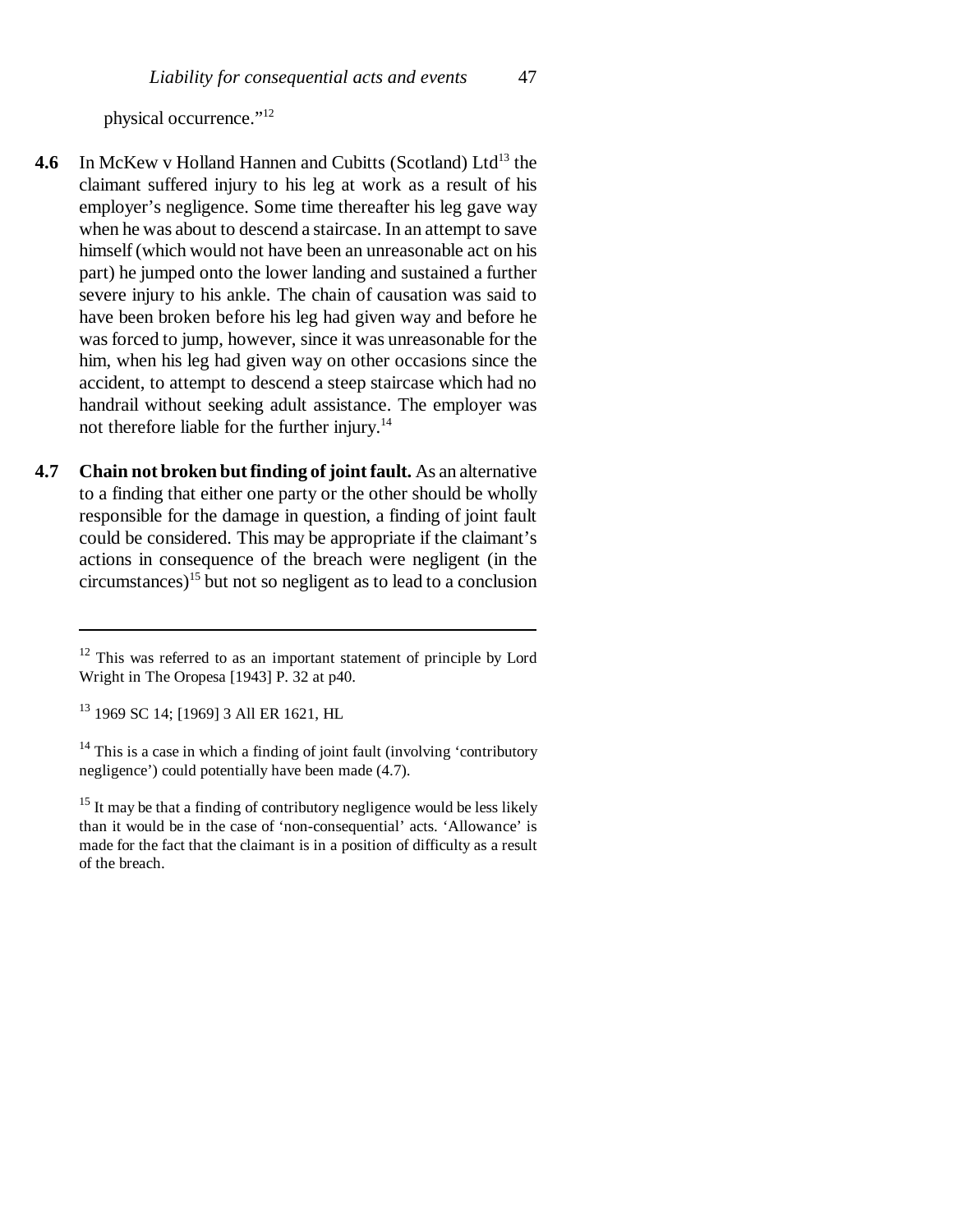that the chain of causation had been broken.

**4.8** The case of Sayers v Harlow Urban District Council<sup>16</sup> (figure 4.3) concerned an action for breach of duty (negligence) pursuant to an implied contract and/or tort/delict. The claimant, having paid to use the amenity, found herself locked inside a public toilet as there was no handle on the inside of the door. This was a 'latent' breach by the council(figures 2.8 and 2.9). The claimant attempted to climb out by standing on the toilet and then placing one foot on the toilet roll and fixture. On discovering that she would be unable to climb out she attempted to descend at which point the toilet roll rotated causing her to fall and injure herself. To attempt to climb out was reasonable in the circumstances and that was therefore a consequence in respect of which the council were liable (the chain of causation had not been broken). Damages were reduced by 25%, however, since the claimant was found to have been careless in the process of returning to the ground by allowing her balance to depend on the toilet roll.

**Update:** the point is also illustrated by The Volute [1922] 1 AC 129; Grosse Ile Bridge Company v American Steamship Company 2002 FED App 0307P (6th Cir) [UNITED STATES COURT OF APPEALS FOR THE SIXTH CIRCUITI

16 [1958] 1 WLR 623; [1958] 2 All ER 342, CA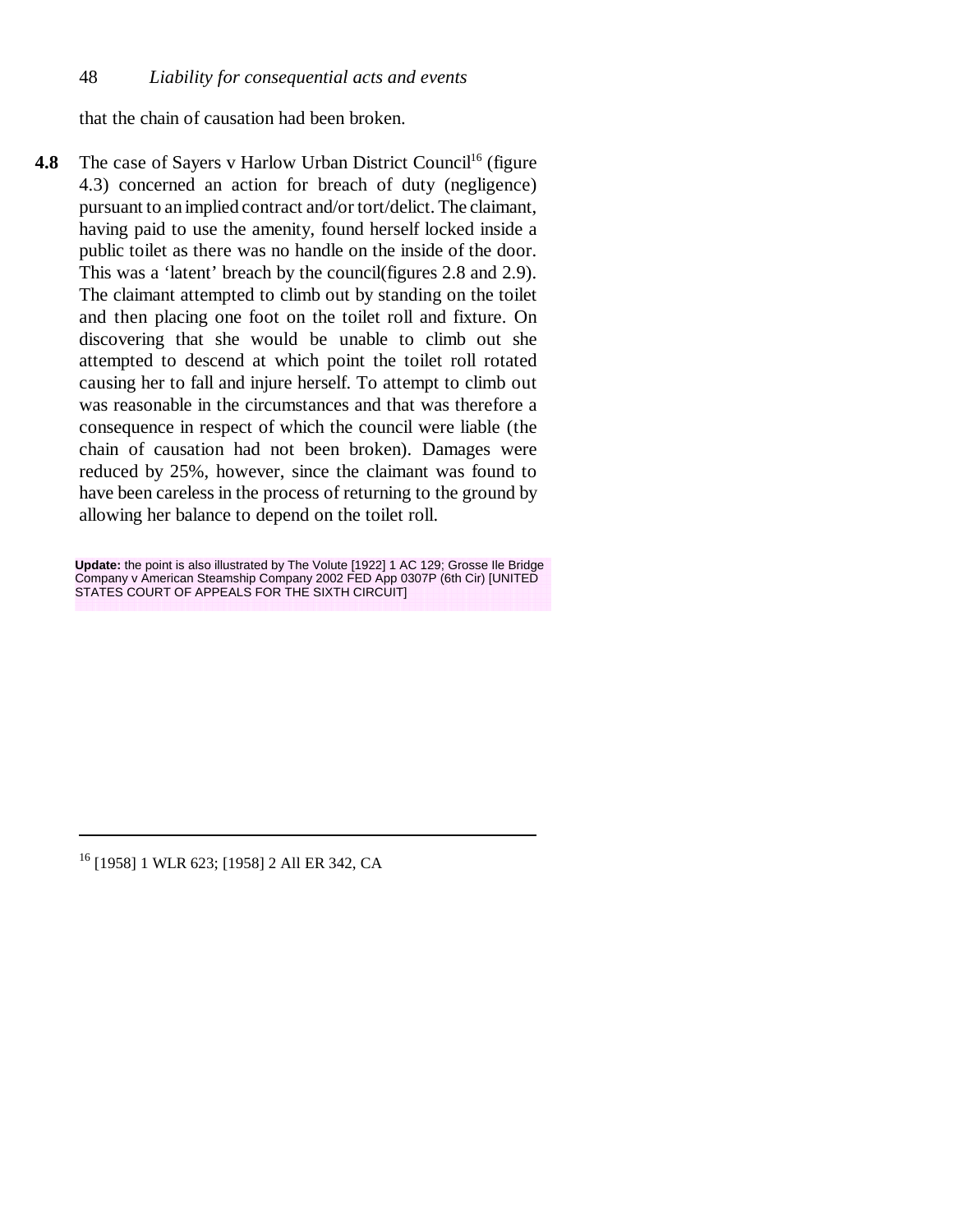**Fig 4.3: Sayers v Harlow UDC**



**4.9** In The Calliope<sup>17</sup> (figure 4.4) the initial collision was caused by the fault of both ships (45% plaintiff and 55% defendant). This was followed some time later by further damage due to the defendant's negligent, 'consequential' manoeuvre on the river.





As to whether a further 'sub-apportionment' of liability was appropriate, Brandon J stated that:<sup>18</sup>

"...it is open to the court, as a matter of law, in a case like the present, to find that the alleged consequential

<sup>18</sup> [1970] P 172 at 184F.

<sup>17</sup> Carlsholm (Owners) v Calliope (Owners), The Calliope [1970] P 172; [1970] 2 WLR 991; [1970] 1 All ER 624.